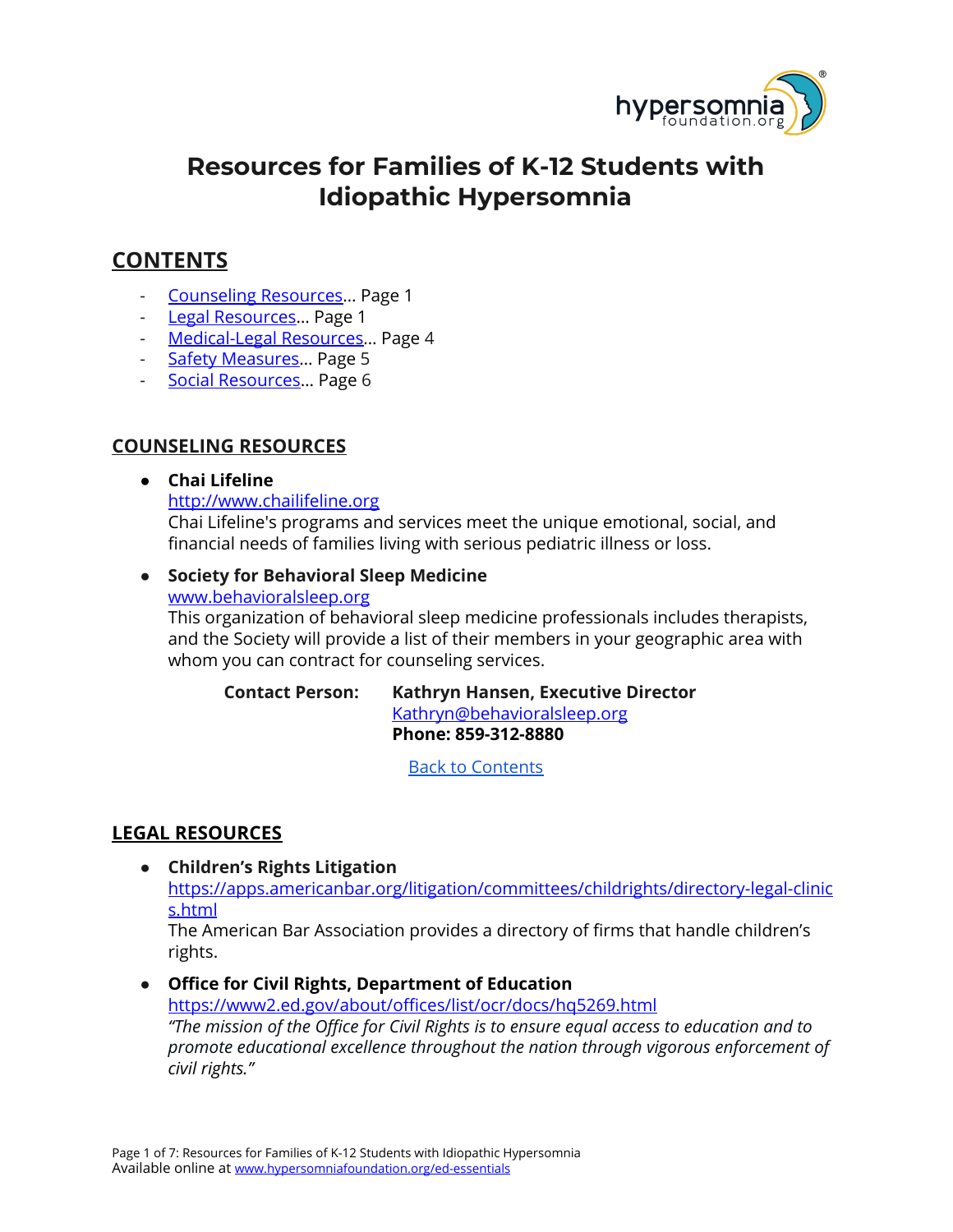

## **● U.S. Department of Education (DOE)**

- *-* <https://www2.ed.gov/policy/landing.jhtml> This link provides an overview of policy documents for the Every Student Succeeds Act (ESSA), with links to Civil Rights, FERPA, IDEA, and WIOA websites.
- *-* <https://www2.ed.gov/policy/rights/guid/ocr/disability.html> This link provides an overview of disability discrimination laws, regulations, resources, and STEM resources.

#### **● Pro Bono Services**

[https://www.americanbar.org/content/aba/groups/legal\\_services/flh-home.html](https://www.americanbar.org/content/aba/groups/legal_services/flh-home.html) FindLegalHelp.org is a public service by the American Bar Association for sources of help for people who qualify as low-income.

#### **● Hire a Lawyer**

[https://www.americanbar.org/content/aba/groups/legal\\_services/flh-home/flh-hire](https://www.americanbar.org/content/aba/groups/legal_services/flh-home/flh-hire-a-lawyer.html)[a-lawyer.html](https://www.americanbar.org/content/aba/groups/legal_services/flh-home/flh-hire-a-lawyer.html)

Hire a Lawyer is a public service by the American Bar Association with Unbiased referrals to affordable lawyers.

#### **● Law School Clinics**

There are clinics affiliated with law schools across the United States, in which law students provide services of public interest that could be useful to your child and family. Some offer legal services, while others offer services through medical-legal partnerships. The following is a sample list of the clinics providing services to children with educational and/or medical needs.

- **For a list of law school clinics in your part of the country, go to:** [http://www.americanbar.org/groups/probono\\_public\\_service/resources/direc](http://www.americanbar.org/groups/probono_public_service/resources/directory_of_law_school_public_interest_pro_bono_programs/definitions/pi_pi_clinics.html) tory of law school public interest pro bono programs/definitions/pi pi clin [ics.html](http://www.americanbar.org/groups/probono_public_service/resources/directory_of_law_school_public_interest_pro_bono_programs/definitions/pi_pi_clinics.html)
- **● Boston College Law School - Juvenile Rights Advocacy Project Clinic** [https://www.americanbar.org/groups/probono\\_public\\_service/resources/dire](https://www.americanbar.org/groups/probono_public_service/resources/directory_of_law_school_public_interest_pro_bono_programs/directory/ld9.html) ctory of law school public interest pro bono programs/directory/ld9.html "Delinquency, post-disposition administrative advocacy**, special education**, personal injury, status offenses, child abuse and neglect, and public benefits. In addition, students work as guardians-ad-litem for girls in the status offender system."
- **● Columbia University - Law - Adolescent Representation Clinic** [https://www.americanbar.org/groups/probono\\_public\\_service/resources/dire](https://www.americanbar.org/groups/probono_public_service/resources/directory_of_law_school_public_interest_pro_bono_programs/directory/ld27.html) ctory of law school public interest pro bono programs/directory/ld27.html "housing and homelessness prevention; teen parenting; health and health benefits; income and support benefits; **education**, tuition, and financial aid benefits; financial planning; **civil rights** including LGBTQ issues; job training and career planning; and domestic violence"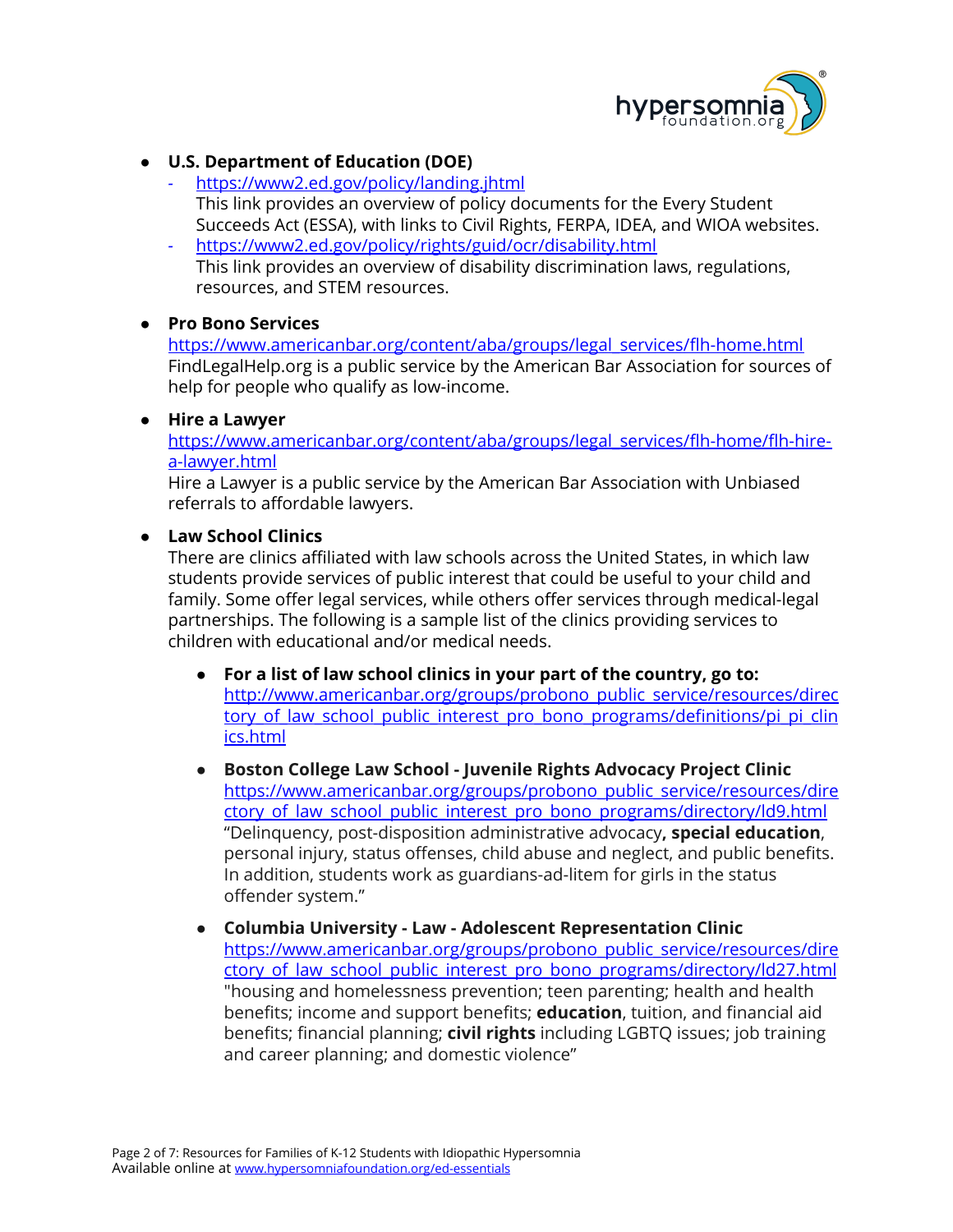

- **● Florida State University - College of Law - Children's advocacy clinic** [https://www.americanbar.org/groups/probono\\_public\\_service/resources/dire](https://www.americanbar.org/groups/probono_public_service/resources/directory_of_law_school_public_interest_pro_bono_programs/directory/ld36.html) ctory of law school public interest pro bono programs/directory/ld36.html "Represents children in foster care, juvenile delinquency, health care, **special education, disability, social security** and criminal law cases…The Health Care Access Project (HCAP) advocates for two groups of children: fragile children (children on life support) and developmentally delayed children (mainly cerebral palsy, autism, and mental retardation). The goal of the project is to provide these two groups of children with the services they are legally entitled to so that they can remain integrated in their communities."
- **● Illinois Institute of Technology: Chicago-Kent College of Law - Health & Disability Law Clinic**

[https://www.americanbar.org/groups/probono\\_public\\_service/resources/dire](https://www.americanbar.org/groups/probono_public_service/resources/directory_of_law_school_public_interest_pro_bono_programs/directory/ld23.html) ctory of law school public interest pro bono programs/directory/ld23.html "The clinic represents adults and children with various medical impairments, including diabetes and autism, in cases that typically involve issues such as: **disability discrimination in schools**; **discrimination in employment**; vaccine-related injuries; **Social Security disability benefits**; and benefit denials by private insurance companies."

**● Rutgers Law School**

[https://www.americanbar.org/groups/probono\\_public\\_service/resources/dire](https://www.americanbar.org/groups/probono_public_service/resources/directory_of_law_school_public_interest_pro_bono_programs/directory/ld90.html) ctory of law school public interest pro bono programs/directory/ld90.html

- **● Child and Family Advocacy Clinic** This clinic handles child abuse and neglect, public benefits, **education**, immigration, medical, and mental health issues.
- **● Child Advocacy Clinic**

This clinic handles children at risk and living in poverty - child abuse, trauma, and **disability.**

## **● University of Michigan**

[https://www.americanbar.org/groups/probono\\_public\\_service/resources/dire](https://www.americanbar.org/groups/probono_public_service/resources/directory_of_law_school_public_interest_pro_bono_programs/directory/ld65.html) [ctory\\_of\\_law\\_school\\_public\\_interest\\_pro\\_bono\\_programs/directory/ld65.html](https://www.americanbar.org/groups/probono_public_service/resources/directory_of_law_school_public_interest_pro_bono_programs/directory/ld65.html) **Pediatric Advocacy Clinic** specializes in issues that impact the health of patients, such as: "Public benefits (food stamps, FIA/cash assistance, childcare benefits, Medicaid, SSI); **Education (denial of special education services**, disciplinary issues, expulsion); Housing (Section 8, HUD, eviction, poor housing conditions, utility problems); Family law (domestic violence, child custody, child support orders, guardianship)"

**● University of Pennsylvania Law School - Interdisciplinary Child Advocacy Clinic**

[https://www.americanbar.org/groups/probono\\_public\\_service/resources/dire](https://www.americanbar.org/groups/probono_public_service/resources/directory_of_law_school_public_interest_pro_bono_programs/directory/ld86.html) ctory of law school public interest pro bono programs/directory/ld86.html "ICAC brings together law, social work, **medicine** and mental health to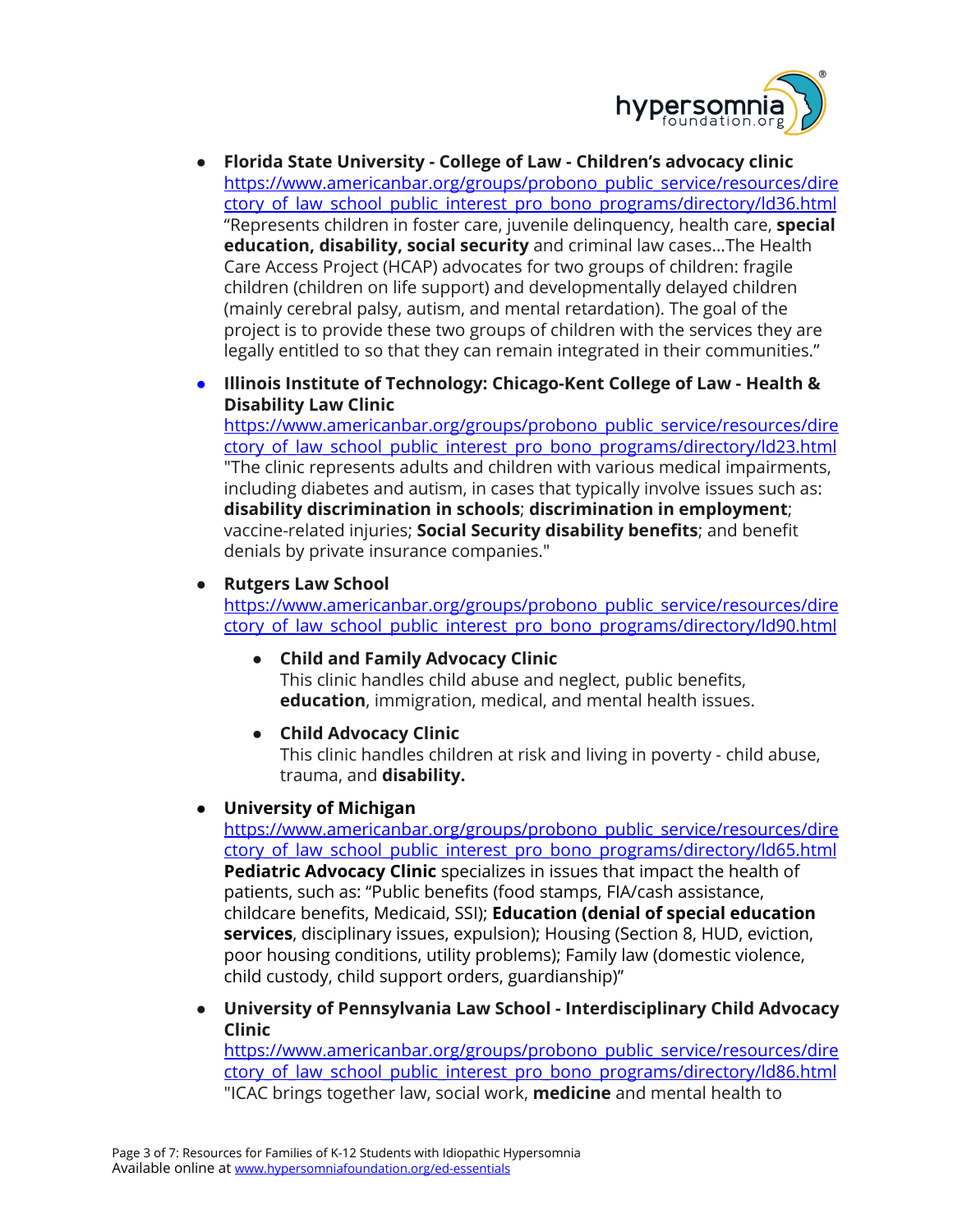

advocate across disciplines for vulnerable adolescents"

**● Wake Forest University School of Law - Child Advocacy Clinic** [https://www.americanbar.org/groups/probono\\_public\\_service/resources/dire](https://www.americanbar.org/groups/probono_public_service/resources/directory_of_law_school_public_interest_pro_bono_programs/directory/ld123.html) ctory of law school public interest pro bono programs/directory/ld123.ht [ml](https://www.americanbar.org/groups/probono_public_service/resources/directory_of_law_school_public_interest_pro_bono_programs/directory/ld123.html)

Custody, domestic violence, **education**

**● Willamette University Law - Child and Family Advocacy Clinic** [https://www.americanbar.org/groups/probono\\_public\\_service/resources/dire](https://www.americanbar.org/groups/probono_public_service/resources/directory_of_law_school_public_interest_pro_bono_programs/directory/ld130.html) ctory of law school public interest pro bono programs/directory/ld130.ht [ml](https://www.americanbar.org/groups/probono_public_service/resources/directory_of_law_school_public_interest_pro_bono_programs/directory/ld130.html)

"adoptions, guardianships, dissolutions, child custody and parenting time, paternity, **education advocacy cases**, impact litigation, and law reform."

**● University of Virginia School of Law - Child Advocacy Clinic** [https://www.americanbar.org/groups/probono\\_public\\_service/resources/dire](https://www.americanbar.org/groups/probono_public_service/resources/directory_of_law_school_public_interest_pro_bono_programs/directory/ld122.html) ctory of law school public interest pro bono programs/directory/ld122.ht [ml](https://www.americanbar.org/groups/probono_public_service/resources/directory_of_law_school_public_interest_pro_bono_programs/directory/ld122.html)

"Though most of the legal work will involve the representation of clients in the juvenile justice system or children **being denied legally mandated educational opportunities**, students may also represent children in cases involving immigration, services for incarcerated children, mental health and developmental disabilities law…"

Back to [Contents](#page-0-2)

# <span id="page-3-0"></span>**MEDICAL-LEGAL PARTNERSHIP RESOURCES**

Medical-legal partnerships often are based in hospitals and other health care institutions and work with attorneys.

Source for the following resources:

University of Michigan Law School Pediatric Advocacy Clinic <https://www.law.umich.edu/clinical/pediatricadvocacyclinic/Pages/FAQs.aspx>

- **● National Center for Medical-Legal Partnership** <http://www.medical-legalpartnership.org/>
- **● Health Law Partnership** <http://www.healthlawpartnership.org/>
- **● Legal Health** <http://www.legalhealth.org/>
- **● Project Heal at Kennedy Krieger Institute** [http://www.kennedykrieger.org/kki\\_misc.jsp?pid=5761](http://www.kennedykrieger.org/kki_misc.jsp?pid=5761)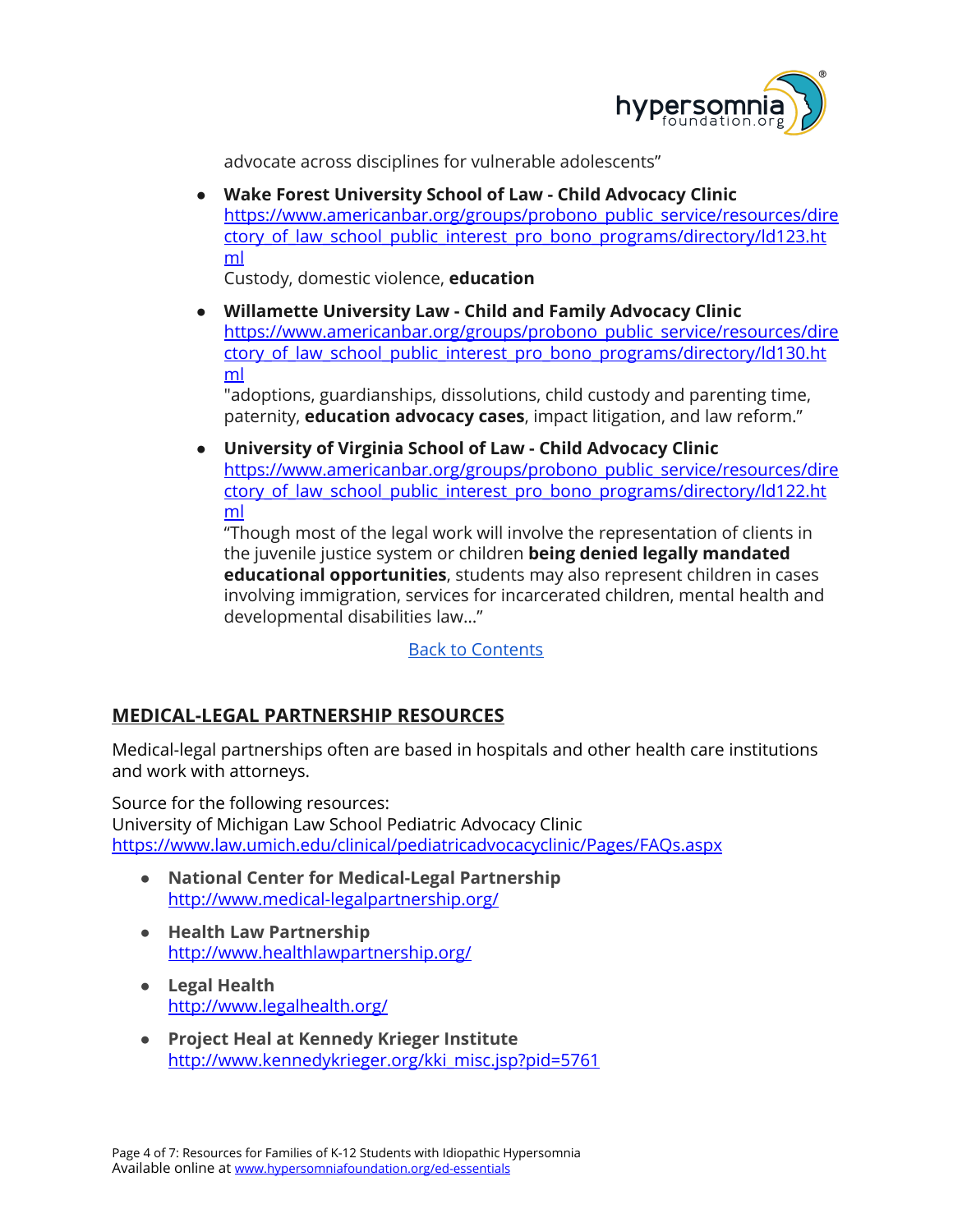

- **● NPR: Gap Watch: How Schools Treat Students with Physical Disabilities vs. Emotional Disabilities (June 2015)** [http://stateofopportunity.michiganradio.org/post/gap-watch-how-schools-treat-stud](http://stateofopportunity.michiganradio.org/post/gap-watch-how-schools-treat-students-physical-disabilities-vs-emotional-disabilities) [ents-physical-disabilities-vs-emotional-disabilities](http://stateofopportunity.michiganradio.org/post/gap-watch-how-schools-treat-students-physical-disabilities-vs-emotional-disabilities)
- **● NPR: When the Doctor's Prescription Is a Lawyer (May 2015)** <http://stateofopportunity.michiganradio.org/post/when-doctors-prescription-lawyer>
- **● Law Quadrangle Notes: Doctor's Orders: Call Your Lawyer (Spring 2015)** [http://quadrangle.law.umich.edu/spring2015/features/doctors-orders-call-your-lawy](http://quadrangle.law.umich.edu/spring2015/features/doctors-orders-call-your-lawyer/) [er/](http://quadrangle.law.umich.edu/spring2015/features/doctors-orders-call-your-lawyer/)

## Back to [Contents](#page-0-2)

# <span id="page-4-0"></span>**SAFETY MEASURES**

There are two sources of medical safety measures to consider: the medical practitioner at your child's school and medical alert options, which now include *medical alerts available on many smartphone lock screens*, in addition to *traditional alert bracelets* or *wallet cards*.

● **School Nurse**

The school nurse should be kept current with your child's medications and the symptoms that are evident in school and at home. In addition, the school nurse should be informed of all changes in medications or dosing as well as changes in symptoms. You want to consider giving the school nurse permission to be in contact with your child's treating physician as needed. The nurse should also be kept informed of the clinical information and resources available through the Hypersomnia Foundation and other relevant information, including stories written by students of their experiences living with idiopathic hypersomnia (*Teens Talk:* <http://www.hypersomniafoundation.org/wp-content/uploads/Teens-Talk.pdf>).

## **● Medical Alerts**

The Hypersomnia Foundation has developed an IH-specific medical alert card. See [www.hypersomniafoundation.org/medical-alert-card.](http://www.hypersomniafoundation.org/medical-alert-card)

#### **● Smartphone Options** [http://www.nydailynews.com/news/world/10-apps-save-life-case-emergency](http://www.nydailynews.com/news/world/10-apps-save-life-case-emergency-article-1.2438105)[article-1.2438105](http://www.nydailynews.com/news/world/10-apps-save-life-case-emergency-article-1.2438105) **"Smartphones** now let you create a **Medical** ID that can be accessed from the Emergency Call screen. ... To view a person's **Medical** ID in an emergency, go to their **lock screen**, tap on…"

● You may find useful resources on the three (3) websites below, beyond what the link brings you to directly. The first two websites are for specific populations of patients outside of the hypersomnias, and the third site has many resources intended for varied populations of patients with "rare" diseases.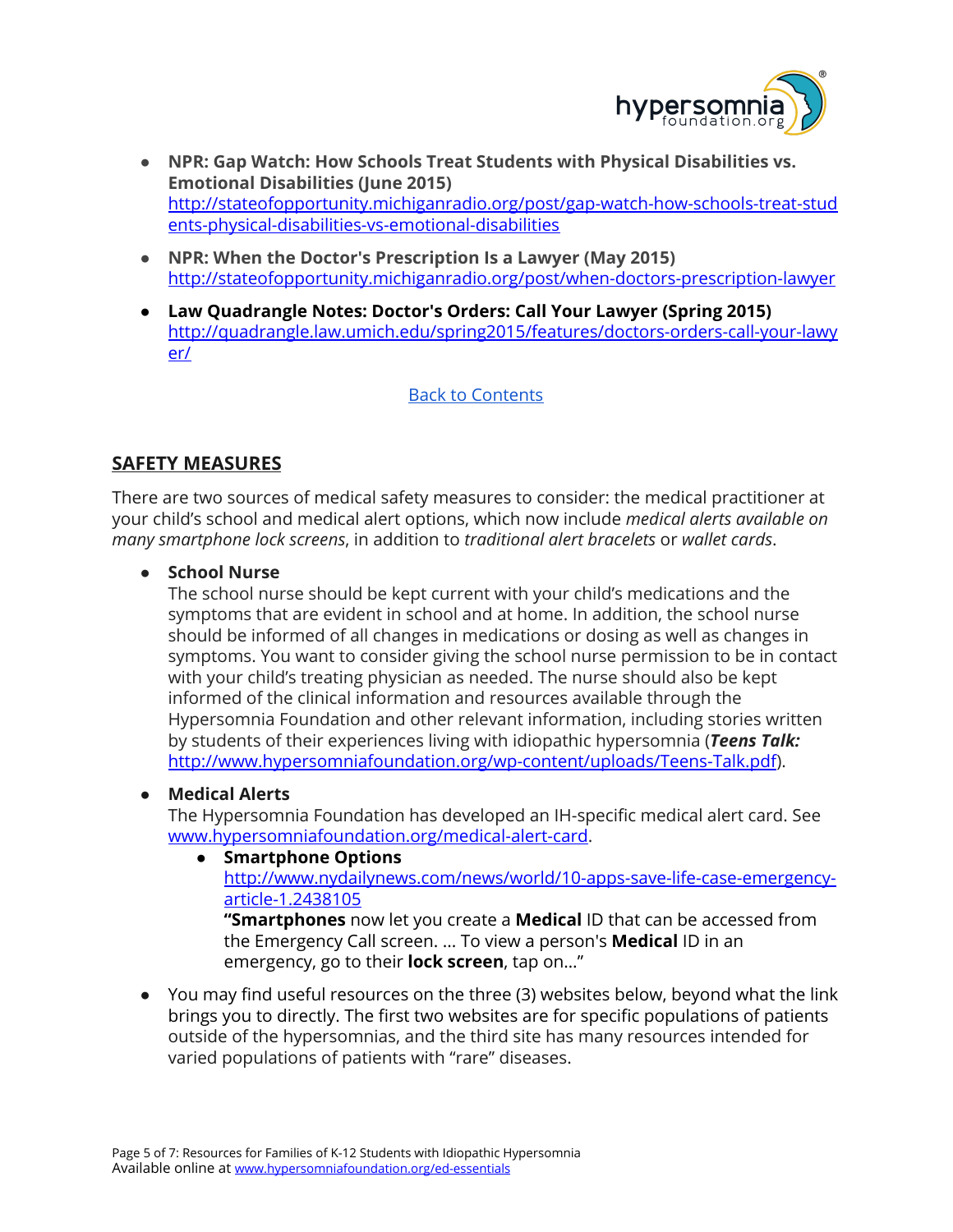

- **Oley Foundation** [www.oley.org/](http://www.oley.org/)
- **● Safety Products | Families and Adults/Resource Library | Autism Speaks** [https://www.autismspeaks.org/family-services/resource-library/safety-produ](https://www.autismspeaks.org/family-services/resource-library/safety-products) [cts](https://www.autismspeaks.org/family-services/resource-library/safety-products)
- **● RARE Toolkits: Taking Control: Gaining Independence as a Young Adult with a Rare Disease** <https://globalgenes.org/toolkits/transitioning/resource-guide/>

Back to [Contents](#page-0-2)

# <span id="page-5-0"></span>**SOCIAL RESOURCES**

There are several sources of social support available to families with children with idiopathic hypersomnia.

# **● The Hypersomnia Foundation**

#### [www.hypersomniafoundation.org](http://www.hypersomniafoundation.org/)

Annual events are held that bring together those with idiopathic hypersomnia, their supporters, members of the Board of Directors, physicians and researchers, including members of the Foundation's Medical and Scientific Advisory Boards. These events include research updates and sessions focusing on the needs of those with the diagnosis of IH, as well as social gatherings. Some of these events are live-streamed and free.

## ● **Online Communities**

## ● **Hypersomnia Alliance**

A group of people dedicated to supporting those living with a hypersomnia by increasing awareness through local and online support groups and offering support retreats. Its mantra "We can only grow in strength as we support each other" grew out of years of witnessing the power of what happens when those with idiopathic hypersomnia, narcolepsy type 1, narcolepsy type 2, and their supporters come together and realize that "You are not alone."

- <https://www.hypersomniaalliance.com/> OR
- <https://www.facebook.com/HypersomniaAlliance>
- **● Good Days, Bad Days: Magazine for Children with Chronic Illness** [http://www.gooddaysbaddays.net](http://www.gooddaysbaddays.net/) This resource is identified by the Oley Foundation ([www.oley.org](http://www.oley.org/)) and is an

online magazine.